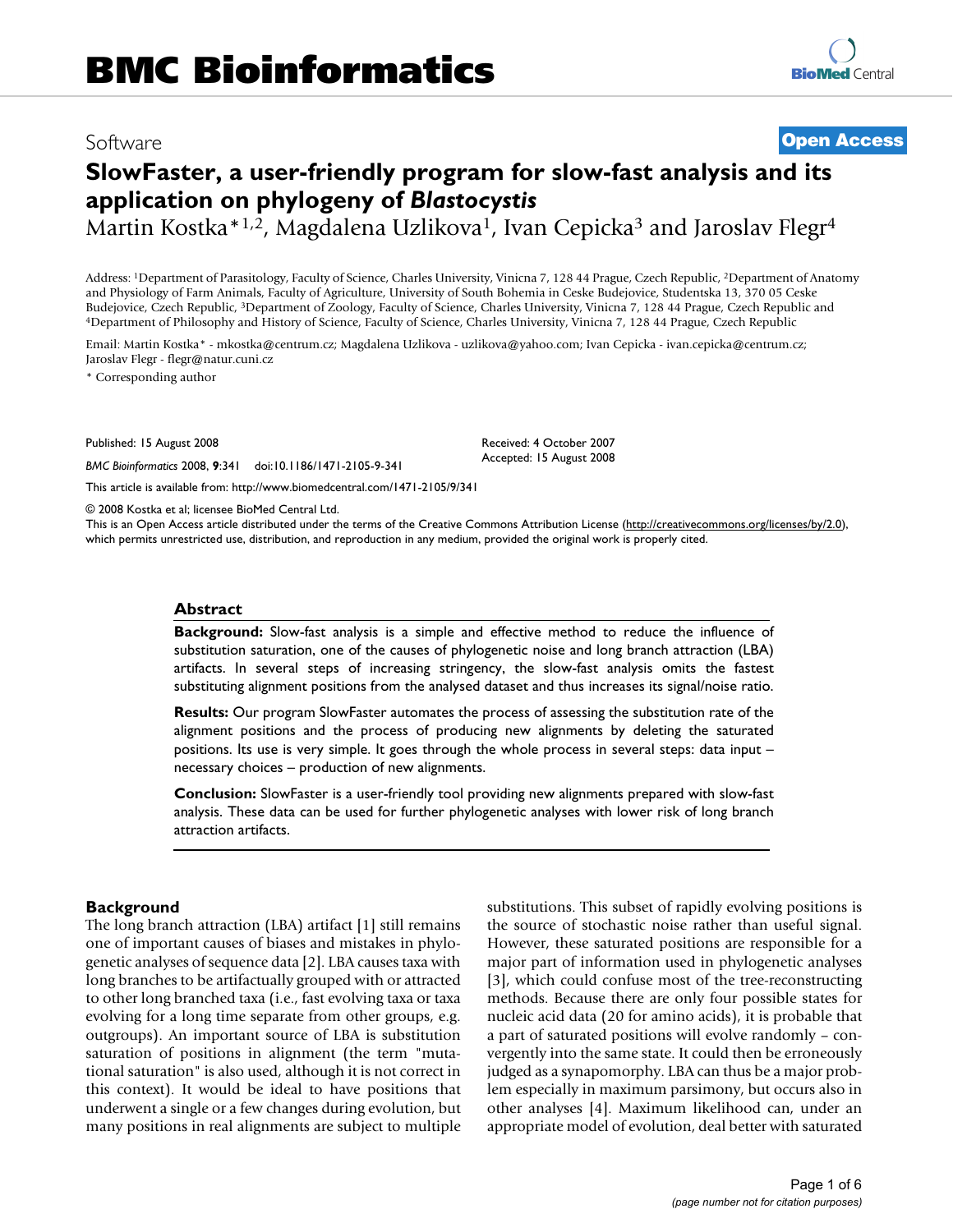positions, but datasets containing sites with different rates of substitution across the tree (covarion-like) may still be problematic [5]. Besides LBA, a high level of saturation in the dataset may cause signal simply to be overwhelmed by noise at least at some points of the tree topology. Such nodes could be resolved incorrectly or (at least) with a low statistical support.

It has been shown that in real alignments, LBA can be a major problem [2]. An effective way to estimate and reduce the effect of substitution saturation and LBA is removal of fast-evolving data. One such method is slowfast analysis of the dataset [6]. The positions of the alignment are divided into several classes according to their substitution rate (estimated within *a priori* defined monophyletic groups). Several new alignments are then created, which contain only positions with a substitution rate lower than several thresholds, ranging from maximum to minimum rate. Thus the signal/noise ratio of the alignments successively increases, however, on the expense of amount of positions included in the alignment. Technically, the Slow-Fast method needs some input tree topology to work with. The topology must be provided by primary phylogenetic analysis of the dataset or by another independent method. This topology is needed for recognition of some monophyletic groups (whose relative positions on the tree is not necessary to know before slow-fast analysis). Maximum parsimony is then used to determine the number of changes for each position within the monophyletic subgroups. Substitution rates assigned to positions are thus independent from interrelationships among the monophyletic groups, and therefore, these interrelationships may in turn be investigated without the fear of circularity. When each position is assigned its number of changes, those with the highest substitution rate are gradually omitted from new alignments. The following phylogenetic analyses of these new datasets (starting from the dataset containing the positions with the highest substitution rate) then provide results based on decreasing number of sequence data, however, with decreasing risk of artefactual groupings of long branches. There are several good examples of successful use of slowfast analysis, see e.g. [6-11].

Although the slow-fast analysis is relatively powerful and very simple in principle, it is quite demanding when one wants to determine the number of changes for individual alignment positions (e.g., with the help of PAUP [12], using the "describetree" command) and the manual procedure of deleting of positions by editing the dataset is especially very time consuming. We believe that this is one of the most important reasons why this method is used relatively scarcely. Clearly, a computer program that provides this evaluation of positions and which produces new alignments would be handy. To our knowledge, the only software providing slow-fast analysis have been MUST [13]. MUST is a complex package, yet it still does not provide a quick and easily operated tool for this type of analysis. This is what our program SlowFaster does. It is a user-friendly tool to conduct slow-fast analysis and produce a set of new alignments without fast evolving positions. It have several additional functions. Note that another program for slow-fast analysis was presented recently [11].

# **Implementation**

SlowFaster was programmed in Borland Delphi and runs under MS Windows. Both the executable file [see Additional file 1] and the source code [see Additional file 2] are available as supplements. The program leads the user in several steps through the process of generating new datasets. Original alignment is loaded in FASTA, Phylip or NEXUS format. The program works with both nucleic acid and amino acid alignments and supports usual ambiguity coding. The topology needed for the recognition of monophyla is loaded as a tree in the Newick ("bracketed") format (PAUP users can use "savetree format = phylip" command to obtain tree in Newick format). After choosing the monophyletic groups by simply clicking on the branches of the depicted tree, parsimony is used to count the number of changes of every alignment position within the selected groups. Finally, new alignments are produced (in FASTA, Phylip or NEXUS format). Each of the new datasets has a number which is a threshold: positions with greater number of changes were omitted from this dataset. As the threshold gets lower and lower, the datasets contain fewer and fewer data because the more saturated positions were deleted from them. These datasets can be then further analysed to obtain phylogenies with a lower risk of LBA. During the whole process, there are hints shown in a window, telling the user what to do in the given step.

The software was tested thoroughly on several model datasets [see Additional file 3] and also on dataset of Hampl *et al*. [\[10](#page-5-0)]. In this latter case, we obtained the same new datasets with our program (Hampl *et al*. obtained them with the help of PAUP and through careful manual deletion of positions).

An interesting alternative to slow-fast method is using substitution rates estimated with maximum likelihood (ML). Although ML estimates are not implemented in SlowFaster, this program enables production of alignments without positions with high rates through the "Load changes" button. The rates can be counted in another software. E.g. Tree-Puzzle [14], if rate heterogeneity is selected, gives information on the rate category of each position in its outfile under "Combination of categories that contributes the most to the likelihood". These data can be simply copied in a file which is then loaded in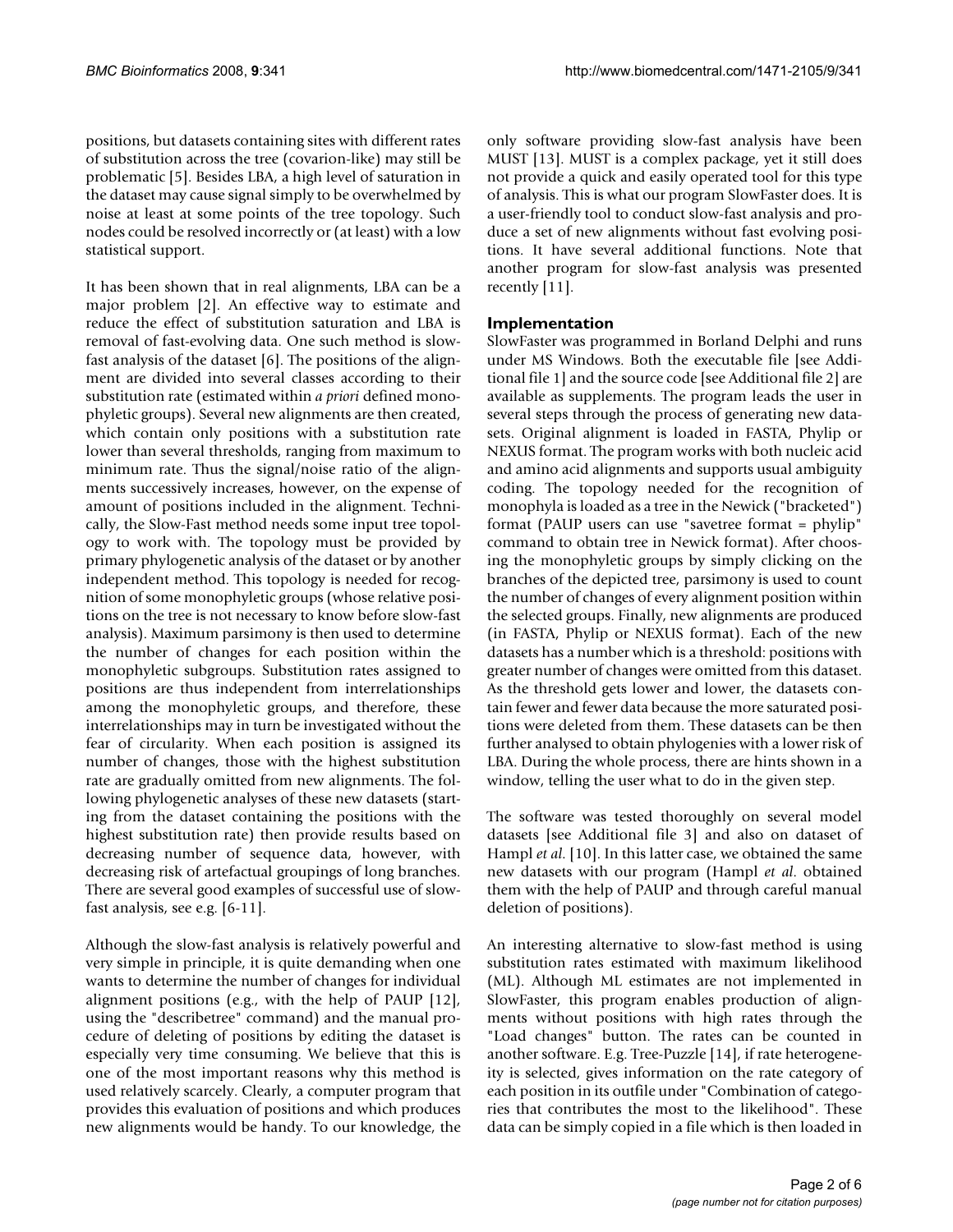SlowFaster. New alignments are then produced directly from these data. More generally, any sequence of any (even real) numbers can be loaded and the software will divide positions in rate categories (their number is specified by the user) based on these values.

The program also creates a log file which contains useful information, most notably groups used for changes counting, list of positions with certain number of changes and number of changes for all positions from the first one to the last.

#### **Results and discussion** *Sample Data*

As an example, we analysed an alignment of 34 SSU rDNA sequences of 31 isolates of *Blastocystis* + 3 outgroups. *Blastocystis* is an unusual protist, a sister group of slopalinids (used as the outgroup) within the group of stramenopiles. See e.g. [15,16] for a review of *Blastocystis*. Although these nonflagellated, multinucleated gut commensals comprise a single genus, their SSU rDNA phylogeny shows clearly that they are rather long branched taxa in comparison to other stramenopiles. Their branches are even longer than, for example, branches separating classes of autotrophic stramenopiles. This group is therefore suspected of a high level of substitution saturation. We sequenced SSU rRNA genes of five *Blastocystis* isolated from tortoises to improve taxon sampling by increasing the number of non-mammalian and non-bird isolates in the analysis (the vast majority of *Blastocystis* sequences available in GenBank are from bird or mammalian isolates). The accession numbers of the five new sequences (GERA3b, GERA3a, GECA2, KINIX2 and GEPA2) are [GenBank[:EF209016\]](http://www.ncbi.nih.gov/entrez/query.fcgi?db=Nucleotide&cmd=search&term=EF209016), [GenBank:[EF209017](http://www.ncbi.nih.gov/entrez/query.fcgi?db=Nucleotide&cmd=search&term=EF209017)], [GenBank[:EF209018\]](http://www.ncbi.nih.gov/entrez/query.fcgi?db=Nucleotide&cmd=search&term=EF209018), [Gen-Bank:[EF209019](http://www.ncbi.nih.gov/entrez/query.fcgi?db=Nucleotide&cmd=search&term=EF209019)] and [GenBank:[EF209020](http://www.ncbi.nih.gov/entrez/query.fcgi?db=Nucleotide&cmd=search&term=EF209020)], respectively.

The alignment was prepared with ClustalX [17] and ambiguous parts with many indels were deleted from the alignment in the program BioEdit [18]. The resulting alignment contained 1471 positions. PAUP 4.0β10 [12] was used to analyse the dataset employing maximum likelihood (ML), maximum parsimony (MP), the Fitch-Margoliash method with LogDet distances (LD) and maximum likelihood distances (MD). Appropriate models for maximum likelihood were chosen with the help of Modeltest [19]. The robustness of each obtained topology was tested by bootstrapping (1000 replicates for all methods except for ML, for which 100 replicates were used). Phylogenetic analyses resulted in the tree shown in fig. 1. Two deep nodes of the phylogeny were resolved with low bootstrap support and/or resolved differently by different methods and were therefore depicted and treated as unresolved trichotomies.

#### *Use of SlowFaster*

At this time, our SlowFaster program was employed to perform the slow-fast analysis. First, the alignment used in our analyses was loaded via the "Load alignment" button. Then the tree topology shown in fig. 1 was loaded via the "Load tree" button. In typical slow-fast analyses, several monophyletic subgroups are chosen in this step. We decided to select the single subtree of all *Blastocystis* isolates. This arrangement was enabled by the fact that we were mostly interested in resolving the two nodes represented in the input tree by trichotomies. Assigning substitution rates to alignment positions was thus independent from the true topology of these nodes. When the *Blastocystis*-containing subgroup was chosen in the tree window of SlowFaster program, new datasets in NEXUS format were created by clicking the "New alignments" button. Also, alignments of the same length as these new datasets, but shortened by random deletion of positions, were prepared by checking the "jackknives" checkbox on the program screen. These were used to test whether the loss of informative positions influences decrease of bootstrap support of the resulting tree topology more than shortening the datasets itself. We did not use the "Weights" feature of the program. When this checkbox is checked, the algorithm will assign different weights to changes within different chosen monophyletic groups. Changes within smaller groups would have assigned greater weight (if group A is twice as taxon-rich as group B, changes within it will have half the weight of the weight of changes in group B). The impact of large monophyla is then not dominant just because they contain more taxa.

The maximum number of observed changes in a position of our alignment was 9. Thus, nine new alignments were created. They were labeled BlastoS8 down to BlastoS0, where the number is the threshold. BlastoS0 alignment was of course of no use in this particular case (the analysis with just one monophyletic group) as it contained only those positions that did not change during the evolution of *Blastocystis*. All other alignments were analysed phylogenetically by all four methods (ML, MP, LD, MD) and topologies of the 32 resulting trees were bootstrapped.

It is highly probable that in some point of the slow-fast analysis, the profit from diminishing noise is lower than the loss from diminishing information. To roughly estimate the effect of the lack of information, we used average values of bootstraps as a measure of reliability of the alignments [\[10\]](#page-5-0). We found that this average value drops suddenly for the alignment BlastoS1 which is therefore likely to suffer from lack of information and the resulting trees obtained from this dataset were not taken into account. To further prove this decision, "jackknifed" datasets of the same length but shortened by random deletion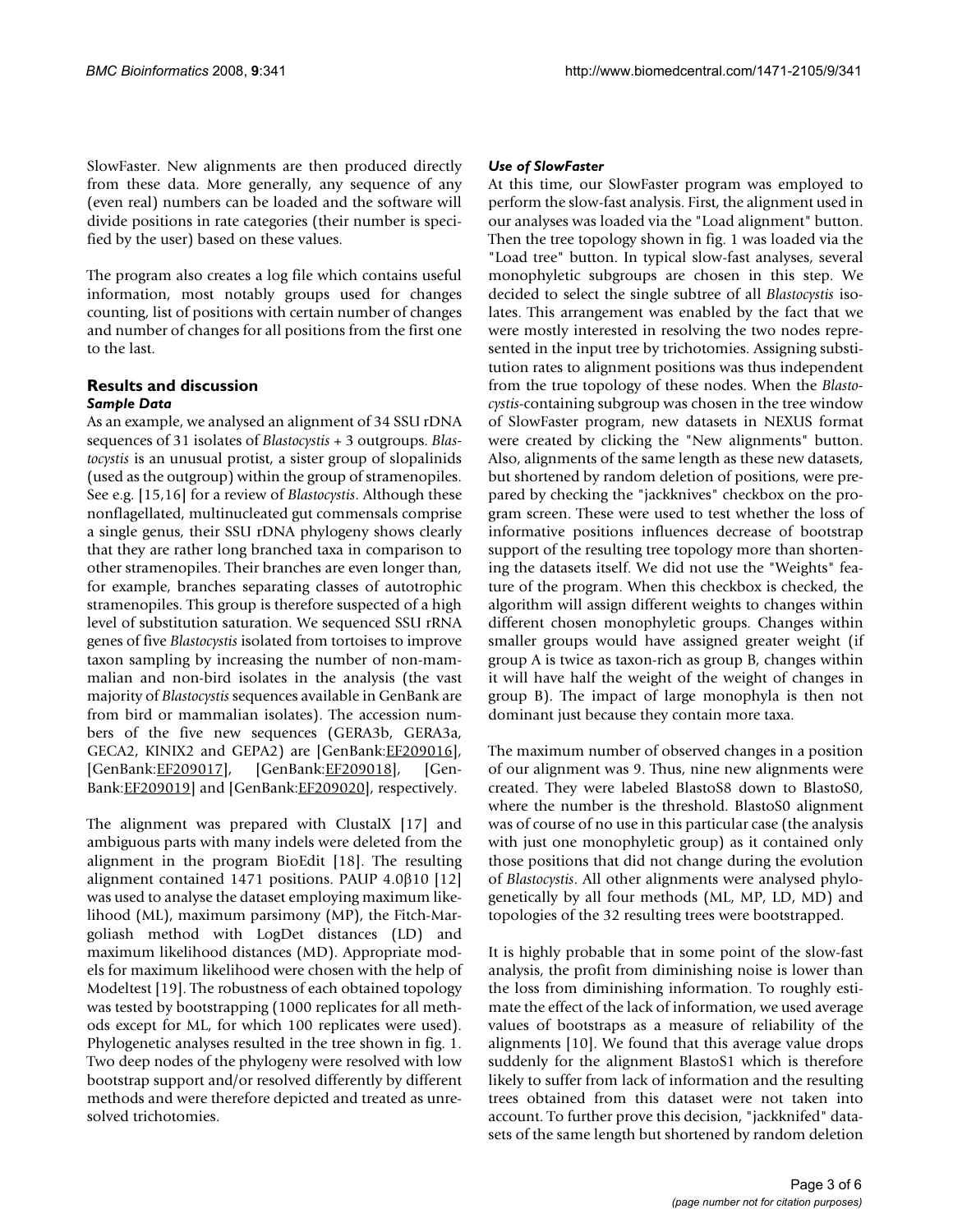

# **Figure 1** MP tree of 31  $B$ lastocystis  $\mathbf{S}$  is outgroups based on SSU rDNA sequences and 3 outgroups based on SSU rDNA sequences and 3 outgroups based on SSU rDNA sequences and 3 outgroups based on SSU rDNA sequences

**MP tree of 31** *Blastocystis* **isolates and 3 outgroups based on SSU rDNA sequences**. MP tree of 31 *Blastocystis* isolates (host in brackets) and 3 outgroups, based on SSU rDNA sequences. Bootstrap support values for four tree-reconstructing methods – ML, MP, LD and MD, respectively – are shown at the nodes. The symbol "+" is used for bootstrap support 99 and higher (in case only one "+" symbol is present, all methods scored such a high support). The effect of slow-fast analysis on nodes is represented by arrow symbols in the figure. Increase of an average bootstrap support by more than 10% of one and more than one tree-reconstructing method in two datasets (BlastS3 and S2) is marked with "↑" and "↑↑", respectively. Similarly, the decrease of bootstrap support is marked with "↓" and "↓↓" at the particular nodes. Bootstraps of other nodes did not change dramatically. Except for our five new isolates (GERA3A, GERA3B, GEPA2, GECA2, KINIX2), *Blastocystis* isolates are labeled with accession numbers of their SSU rRNA gene sequences.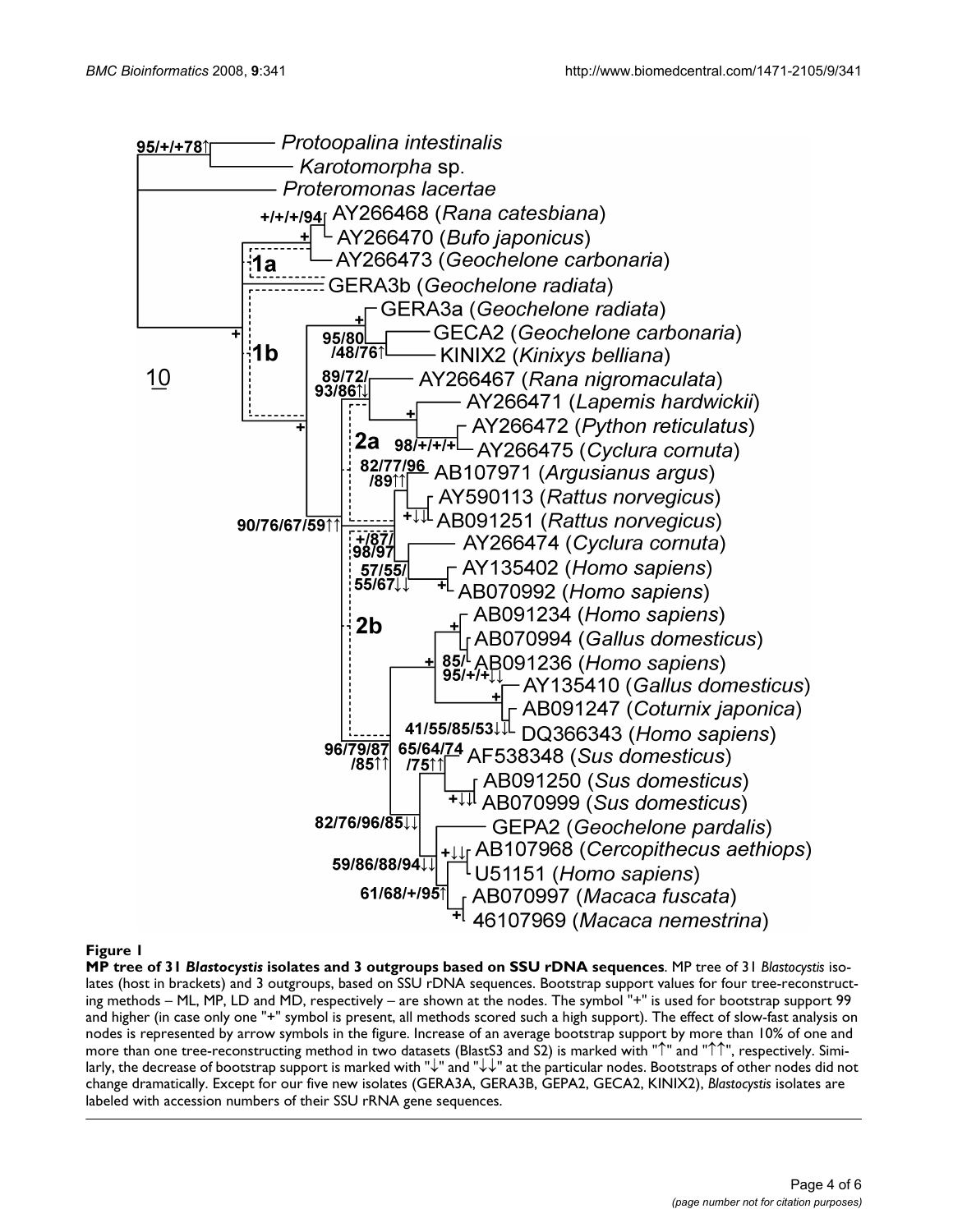of position were also analysed. For each of eight datasets (Blasto\_S1 to S8), ten of these randomly shortened datasets were analysed (80 alignments on the whole: Blasto\_J1\_1 to J1\_10, J2\_1 to J2\_10, ... J8\_1 to Blasto\_J8\_10). Within each dataset, the average value of bootstraps was determined and average of these averages for ten dataset of the same length were compared to average bootstrap value of the respective dataset resulting from slow-fast analysis. This comparison showed that the bootstrap values does not change much when analysing J8\_x down-to J1\_x datasets (e.g. all these average values ranged from 84.76 to 86.36 in ML analyses or from 90.15 to 91.5 in LD). On the contrary, the downfall of bootstraps was much more prominent in Blasto\_S1 dataset when compared to Blasto  $S2$  – BlastoS8 datasets (e.g. 87.19 for original dataset, 86.90 for Blasto\_S2, but 81.13 for Blasto\_S1 in ML analyses, or 91.29 and 88.03 vs. 79.13, respectively, for LD).

Results concerning the two unresolved trichotomies are shown in Table 1. The isolate GERA3b grouped either with the basal branch of three reptile/amphibian isolates (1a, in fig. 1) or with the rest of *Blastocystis* (1b). In the original alignment, the former topology was very well supported by MP and LD, the latter was weakly supported by ML and MD. As the most saturated positions were deleted from alignment, the bootstrap support for topology "1a" decreased slightly in MP, but increased strikingly in MD and slightly in ML analysis (BlastoS1 not taken into account). The slow-fast analysis thus supports the "1a" topology. The second unresolved node concerned a branch of four reptile/amphibian isolates. Either it was basal to two major branches of mostly mammal/bird isolates (2b; weakly supported by ML and MP in the original alignment), or it grouped with one of them (2a; weakly supported by LD and MD). After the slow-fast method was applied, both LD and MD favored the first possibility with reasonable bootstrap support for S3 and S2 datasets. However, MP and ML were unable to decide on the two possibilities. We conclude that the "2b" topology is probably correct, although the certainty is not high. For other nodes, decrease/increase of their bootstrap support from datasets S3 and S2 is marked in fig. 1.

# **Conclusion**

Overall, the slow-fast analysis, provided by the program SlowFaster, proved to be a useful tool to solve uncertain phylogenies by increasing the signal/noise ratio. In the *Blastocystis* SSU rDNA tree it was able to make a choice among competing hypotheses and add more confidence in some other cases. Our software automates quite timeconsuming slow-fast analysis.

# **Availability and requirements**

**Project name**: SlowFaster

**Project home page**: [http://natur.cuni.cz/flegr/programs/](http://natur.cuni.cz/flegr/programs/slowfaster.htm) [slowfaster.htm](http://natur.cuni.cz/flegr/programs/slowfaster.htm)

**Operating system**: MS Windows

**Programming language**: Borland Delphi

**Any restrictions to use by non-academics**: none

The software can be accessed through the project home page and its current version is included with the manuscript as an additional file.

# **Authors' contributions**

MK and JF designed the program and contributed bug fixes. MK developed the source code. IC and MU collected

**Table 1: Overview of results from slow-fast analysis of** *Blastocystis* **alignment**

| Dataset        | Posit. | Length | 1a        |    |    |    | Ib |    |     |           | 2a                       |                          |    |           | 2 <sub>b</sub> |    |    |           |
|----------------|--------|--------|-----------|----|----|----|----|----|-----|-----------|--------------------------|--------------------------|----|-----------|----------------|----|----|-----------|
|                |        |        | <b>ML</b> | MP | LD | MD | ML | MP | LD. | <b>MD</b> | <b>ML</b>                | <b>MP</b>                | LD | <b>MD</b> | <b>ML</b>      | MP | LD | <b>MD</b> |
| Untr.          | 1471   | 1289   |           | 92 | 99 |    | 54 |    |     | 58        | 50                       | 33                       |    |           |                |    | 46 | 35        |
| S8             | 1467   | 1250   |           | 93 | 99 |    | 51 |    |     | 54        | 45                       |                          |    | 30        |                | 34 | 43 |           |
| S7             | 1460   | 87     | 57        | 96 | 99 | 54 |    |    |     |           | 42                       | 34                       |    | 36        |                |    | 37 |           |
| S6             | 1452   | 1121   | 62        | 96 | 99 | 48 |    |    |     |           | 48                       | 35                       |    | 38        |                |    | 38 |           |
| S5             | 1438   | 1026   | 61        | 91 | 97 | 55 |    |    |     |           | 54                       | 42                       |    | 34        |                |    | 35 |           |
| S <sub>4</sub> | 1407   | 844    | 63        | 87 | 99 | 73 |    |    |     |           | 57                       |                          |    | 36        |                | 45 | 36 |           |
| S3             | 1371   | 674    | 59        | 82 | 97 | 85 |    |    |     |           | $\blacksquare$           | 38                       | 67 | 73        | ٠              |    |    |           |
| S <sub>2</sub> | 1330   | 522    | 68        | 75 | 98 | 97 |    |    |     |           | $\overline{\phantom{a}}$ | 30                       | 64 | 64        | -              |    |    |           |
| SΙ             | 1258   | 343    |           | 49 | 92 | 90 | 71 |    |     |           | $\overline{\phantom{a}}$ | $\overline{\phantom{a}}$ | 90 | 76        | -              |    |    |           |
| S <sub>0</sub> | 1097   | 124    |           |    |    |    |    |    |     |           |                          |                          |    |           |                |    |    |           |

For each dataset (the first column) ranging from untreated initial alignment (Untr.) to alignment BlastoS0, the number of alignment positions (Posit.) and the length of the most parsimonious tree (Length) are noted in the second and third columns, respectively. In the remaining columns is given the bootstrap support from the four tree reconstructing methods for four topologies of interest. In some cases (marked with a dash) the method was unable to decide between the given node and its alternative.